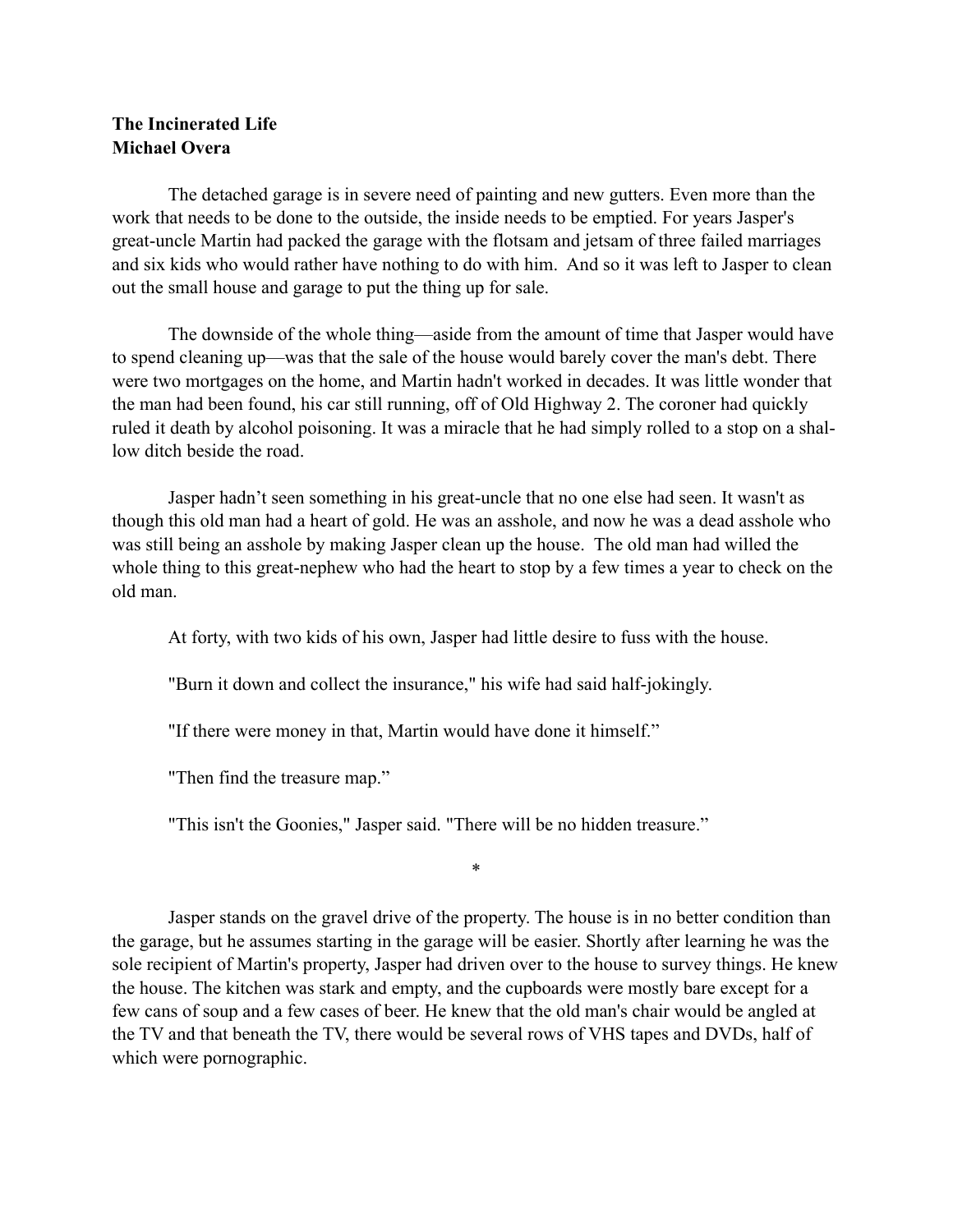The man had lived, thankfully, a somewhat spartan lifestyle inside the house. This, of course, was because everything else was shifted unceremoniously into his garage. Granted, it wasn't until recently that Jasper had made this discovery. The garage had always been there, taking up a corner of the lot, Martin's old Crown Victoria parked in front of the building. Jasper had assumed that this was because the car wouldn't fit, but he had no idea of the extent of the truth of that suspicion.

 Entering through the building's side door, he found a narrow walkway between boxes and a workbench. The workbench was well-maintained. The tools hung on the pegboard wall, and there were rows of glass jars filled with screws, nails, nuts, and bolts of varying sizes. In a bin below the workbench were things that Martin had (presumably) salvaged from old machines: cords cut from appliances, small electric motors, ball bearings, and bike chains. There was even a fifth of whiskey and an ashtray with three packs of Camel cigarettes and two lighters.

 Raising the garage door had taken some work. It was still a manual door, without an automatic opener, and Jasper had needed to use a hammer to break the rusted padlock before heaving the thing up. And then, when the door was open, he was confronted by another wall of boxes and junk stacked from floor to ceiling and wall to wall. This small corner of his uncle's material world had been the one that most mirrored his catastrophic personal life.

 The following weekend, Jasper returned to the property in the early morning. He would stay the weekend in his uncle's house, sleeping on the dead man's couch and cooking in the dead man's kitchen. After he'd carried his bag and groceries into the house, he returned to the garage to sift through the detritus.

\*

 To make things easier, he'd cleared a space for a bonfire. Anything that he could burn, he would. It would be too time-intensive and annoying to make trips from the house to the nearest dump. He knew that there was little in the garage that was likely to be worth much of anything.

 In the first two hours, he had begun to sweat and itch. Dust from the boxes had started to stick to his skin and rubbed at the collar of his t-shirt. He'd flung three bike frames and several old appliances into a heap at one side of the garage. These he would be forced to take elsewhere. The other boxes were stuffed with things that had belonged to his kids: old report cards, essays, awards, artwork. At first, he paused over these things, trying to decide how best to ship them across the country to his second cousins. And then he'd realized that if they had not wanted to see their father, that the things might as well be burned.

 And so here, by the end of the day was a mound of papers and old trophies and school photographs. Smiling faces. Kids on beaches and riding bicycles and clinging to the rope of a long-forgotten tire swing. Jasper gathered firewood from where it was stacked beside the house and built up a fire, spraying it down with lighter fluid to catch quickly. The pages turned to